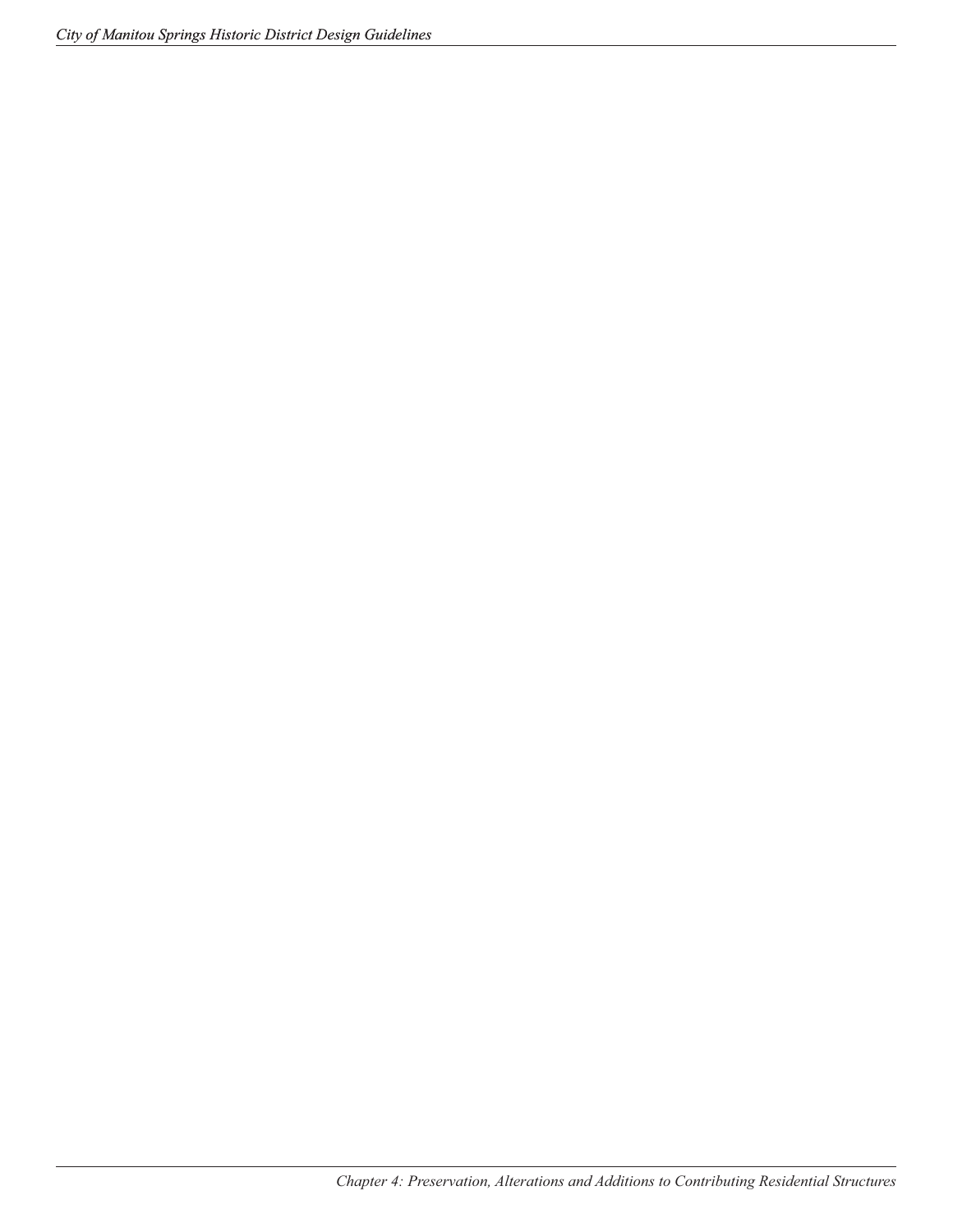## **Chapter 4: Preservation, Alterations and Additions to Contributing Residential Structures**

## **A Product of Its Own Time**

The issue facing the City of Manitou Springs is not necessarily why an owner wants to build an addition, but HOW it will be designed and constructed. The City highly recommends that property owners seek the services of experienced design professionals who have successfully constructed additions to contributing structures within a historic context.

Many historic structures offer evidence that they were altered over time. Shed-like appendages are often the result of adding single rooms or storage areas that were linked to the primary building. Typically, the addition was subordinate to the primary structure, which allowed the original mass and scale of the structure to maintain its architectural integrity.

The design of an addition and/or alteration should seek to integrate specific attributes that are consistent with the original building, such as window size, door size, solid-to-void ratios and floor-to-floor heights. The following Design Guidelines encourage creativity in architectural design that permits homeowners to expand and update their properties in a manner that respects the context of the Historic District and corrects less sensitive and prior modifications.

## **Architectural Character**

Additions to and alterations of contributing structures are increasingly common and require thoughtful design to ensure that new elements do not detract from the historic character and value of an existing structure. The following guidelines should be used to establish a conceptual design approach to an addition and when reasonably applied, will result in an addition and/or alteration that contributes to the overall character of the neighborhood and Historic District.

- **4.1 An addition or alteration to an historic building shall ensure that the original architectural character and style of the structure is maintained and the addition is subordinate in appearance to the original building.**
	- Use restraint in introducing any major exterior alterations to an historic structure.
	- An addition and/or alteration should respect the established architectural character of the original building as well as historic development patterns in the neighborhood.
	- Alterations to key features that define the residence's historic character are not acceptable.



*The renovation of this house maintains the architectural character and style of the original structure. Modoc Place, Manitou Springs, CO*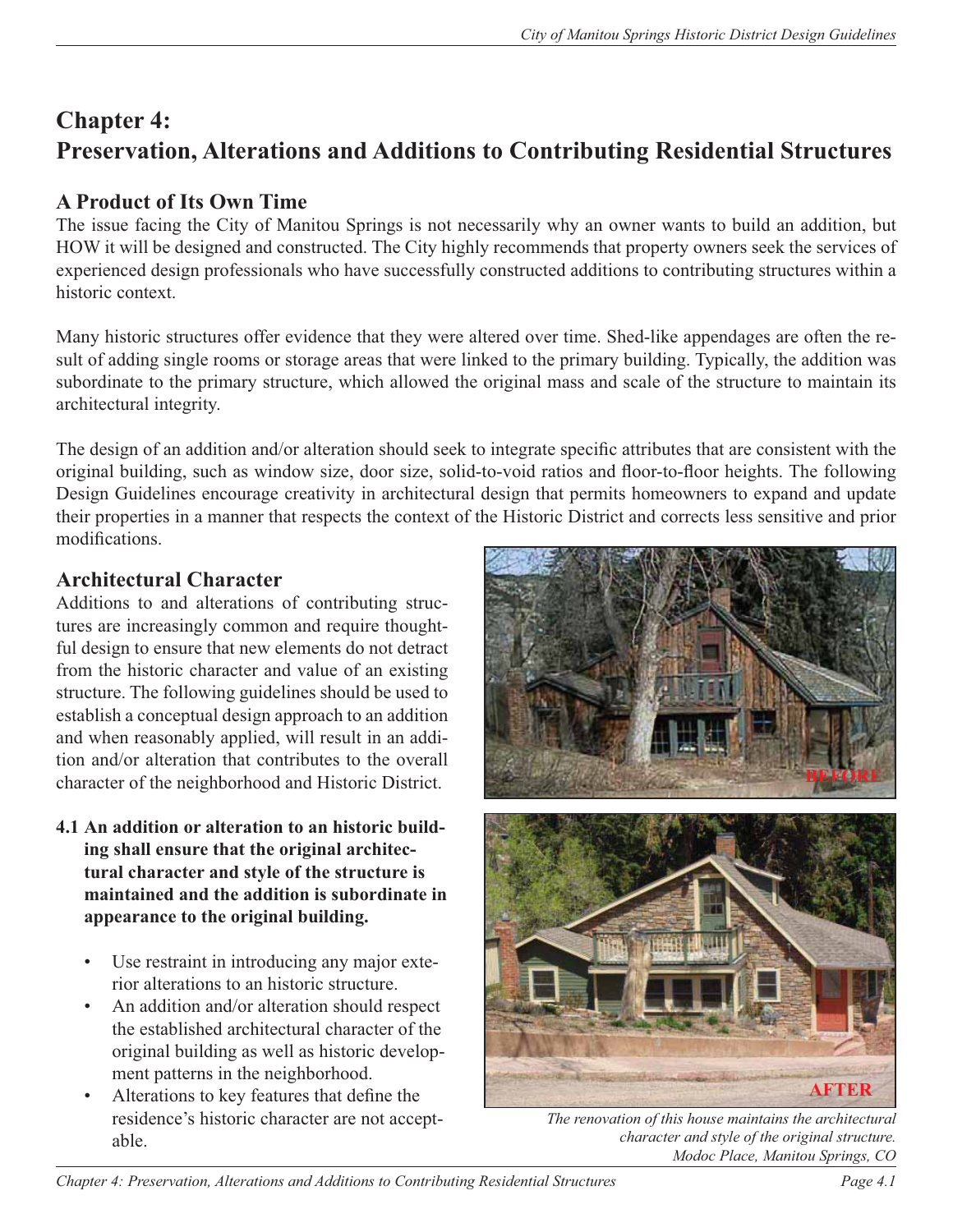

*Most homes in residential subdistricts are oriented toward the street and have a similar alignment.*







*Additions and alterations shall be similar or subordinate in height to the original structure.*

#### **Building Alignment**

Historic areas can have strong site characteristics: the distance a building is set back from the front or side lot lines results in a distinctive street character that often includes sidewalks, front yards and front walks. Although front and side setbacks often vary within a subdistrict and/or even along a street, it is important to respect the original alignment of a contributing structure and the relationship of the building to the street.

- **4.2 An addition or alteration shall not be placed in a location where historic alignments along the street edge would be altered or obscured.**
	- Historic alignments that exist along the street should be respected and used to guide the location of alterations and/or additions.

## **Building Orientation**

Building orientation in residential neighborhoods is very specific to the topography and street patterns of each subdistrict. Typically, a building and its front door are oriented toward the street in a manner that respects adjacent structures and results in a distinct development pattern along the street edge.

- **4.3 Maintain historic characteristics of building orientation including neighborhood-specific setbacks.**
	- These characteristics should be preserved and reinforced by orienting additions in a manner that respects and emphasizes the orientation of the original structure.

## **Building Height**

Building heights can be one of the most immediately perceivable characteristics of an historic neighborhood. A residential neighborhood will exhibit a range of heights.

#### **4.4 Alterations and additions to historic buildings shall be equal in height or subordinate to the original structure.**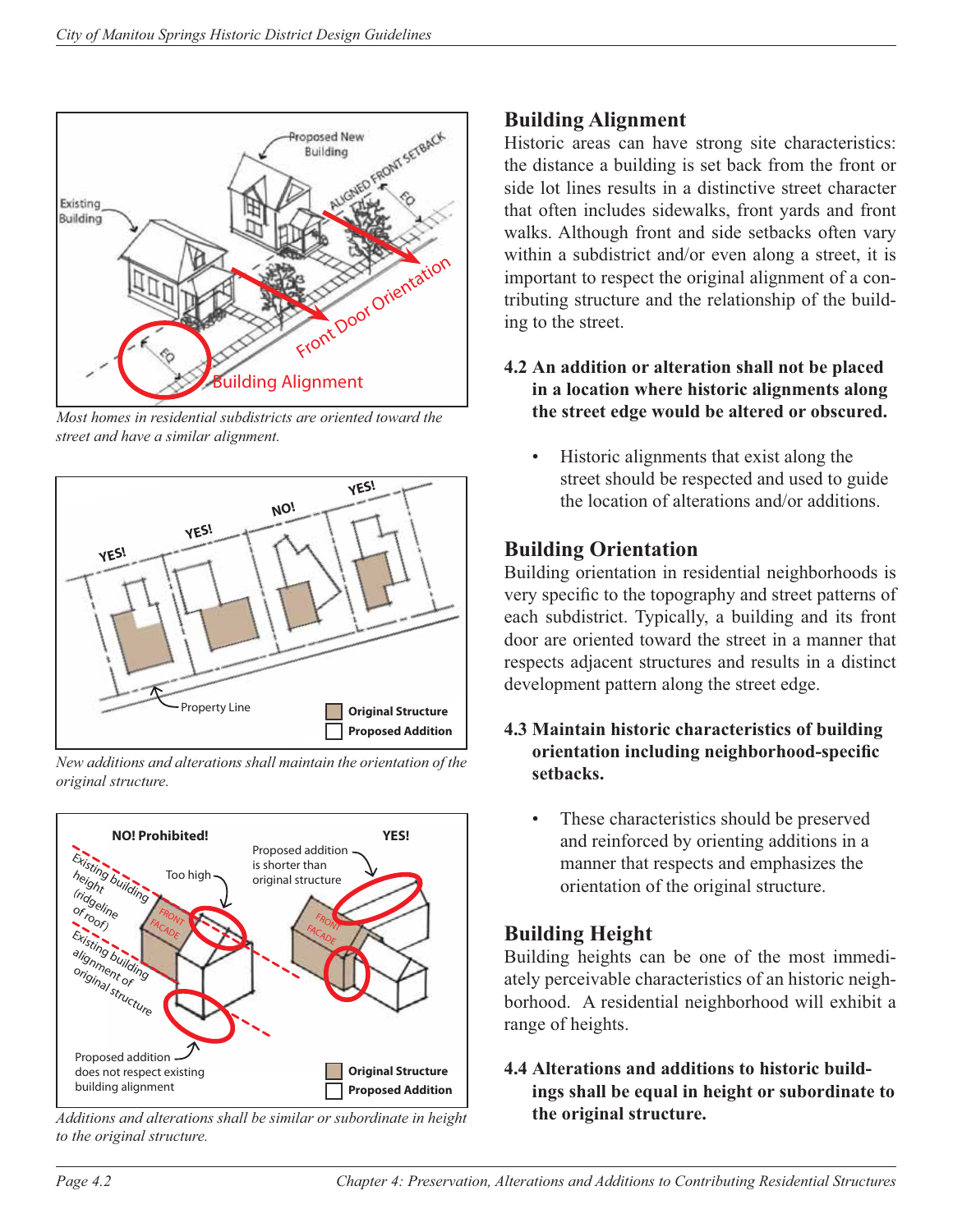- Additions and alterations should reflect height of existing building and be subservient to the original building.
- To minimize the visual impact of a new addition, locate the addition to the rear of the historic structure or set it back from the front façade of the historic structure to allow the original proportions and the architectural style to remain prominent and readily visible from the street.
- Locating an addition on the front of an historic structure is inappropriate.
- Additional floor area is often available underneath an original structure in the basement. Short, half story basements and/or crawl spaces can be excavated to create additional living space, which would not alter the exterior mass of an historic building.
- To allow the original proportions of the historic structure to maintain its integrity from the street, set any side addition back from the main building mass
- Light wells constructed in conjunction with basement windows should be located to the sides and rear of the original structure to minimize visibility from the street.

## **Mass and Scale**

The mass and scale of a building located in a historic district is a critical architectural attribute that needs to be respected to ensure that new additions complement the historic context of a neighborhood.

Massing and proportion can affect the perceived scale of a building. For example, large Victorian houses were fragmented into smaller components by integrating multiple roof forms, undulating building footprints and a mixture of one-story and multi-story components and porches. Their narrow, vertical double-hung windows, steep roof pitches, and horizontal detailing establish building proportions.

The proportion of a building's height to its width will affect its directional emphasis, as will the "direction" of its openings, materials, details and other characteristics. Historic buildings in a district will usually



*The addition to this building is located at the rear of the original structure and does not change the appearance of the house as viewed from the street. Manitou Avenue, Manitou Springs, CO*



*A recent addition overwhelms the original structure, distorts the mass and scale of the contributing building and encroaches on the front setback.*



*This building conveys a vertical directional emphasis; it is larger in height than width and the vertical windows accentuate the vertical direction. Ruxton Avenue, Manitou Springs, CO*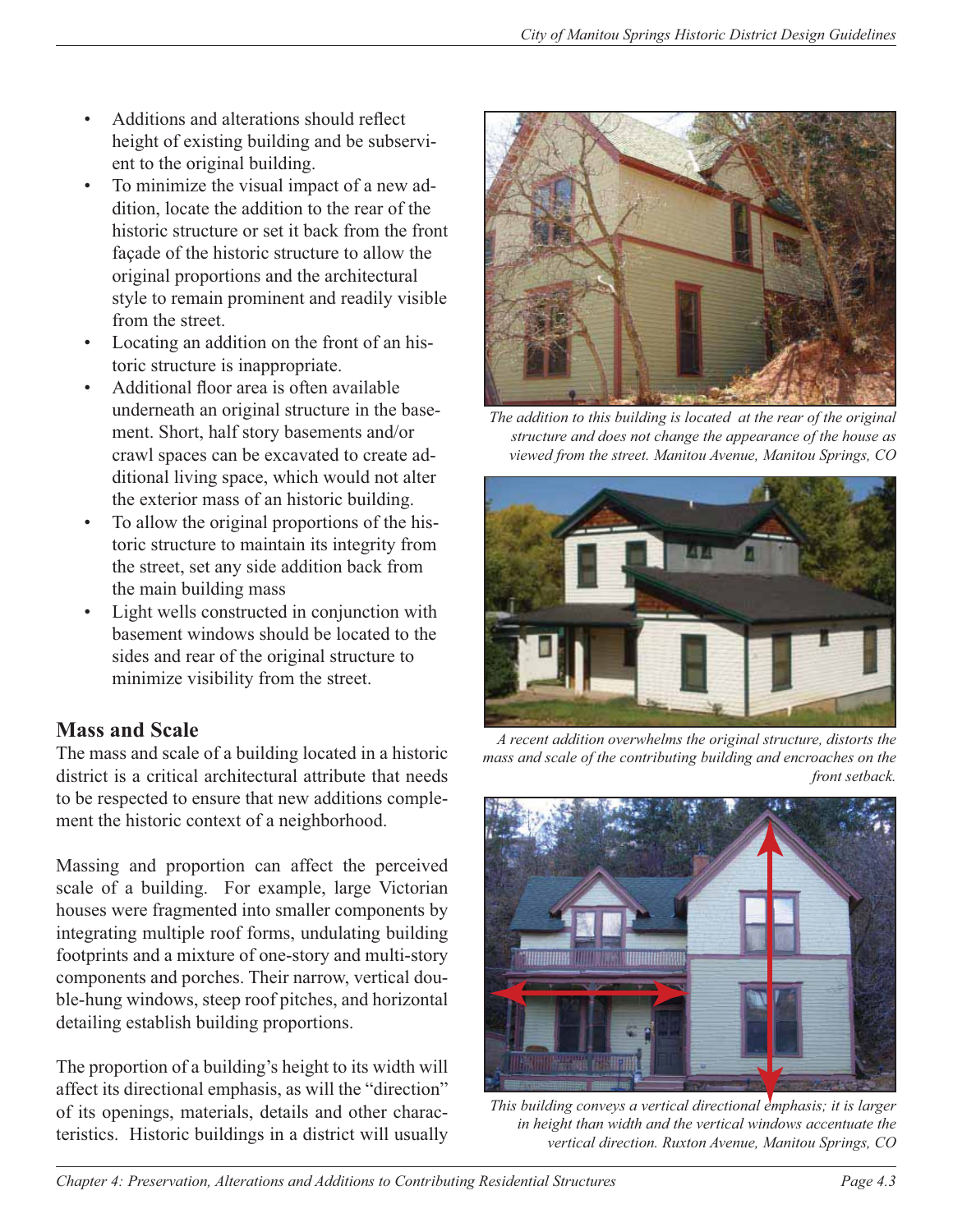

*This new second story addition does not maintain or respect the form of the original roof and overwhelms the scale of the original building. Denver, CO*



*A variety of roof forms can be seen throughout the Historic District. Manitou Springs, CO*



*The roof material on this church complements the existing landscape and does not call undue attention to itself. Manitou Springs, CO*

have a predominant emphasis, either horizontal or vertical.

Scale, as it relates to building design and size, refers to the size and proportioning of a building relative to a human frame of reference. Scaling elements, such as windows, doors, materials and details can humanize a large building.

#### **4.5 Maintain the historic characteristics of human scale in relation to size and proportion of an alteration or addition.**

• Additions and/or alterations should respect the established directional emphasis and human scale of the original structure.

## **Roof Form**

The roof form is one of the most important features that contributes to the character and architectural style of a contributing structure. In each case, the slope of the roof, overall size and the orientation of the roof plane are individual features that contribute to the overall character. Gabled and hip roofs occur most frequently in Manitou Springs, although there are many structures with shed roofs as the primary roof form; flat roofs are typically located in the Historic Core.

Most residential roofs are sloped, forming triangular shapes that are visible at each end of a building. The repetition of this triangular shape contributes to the visual unity of the hillsides when viewed from a distance. These shapes also create unity on individual blocks when viewed from the street edge.

Any alteration to an historic roof form, as well as introduction of an atypical roof form will have a negative effect on the overall District character.

#### **4.6 Preserve the character of a historical roof.**

The roof form of additions and/or alterations should complement the form of the original roof.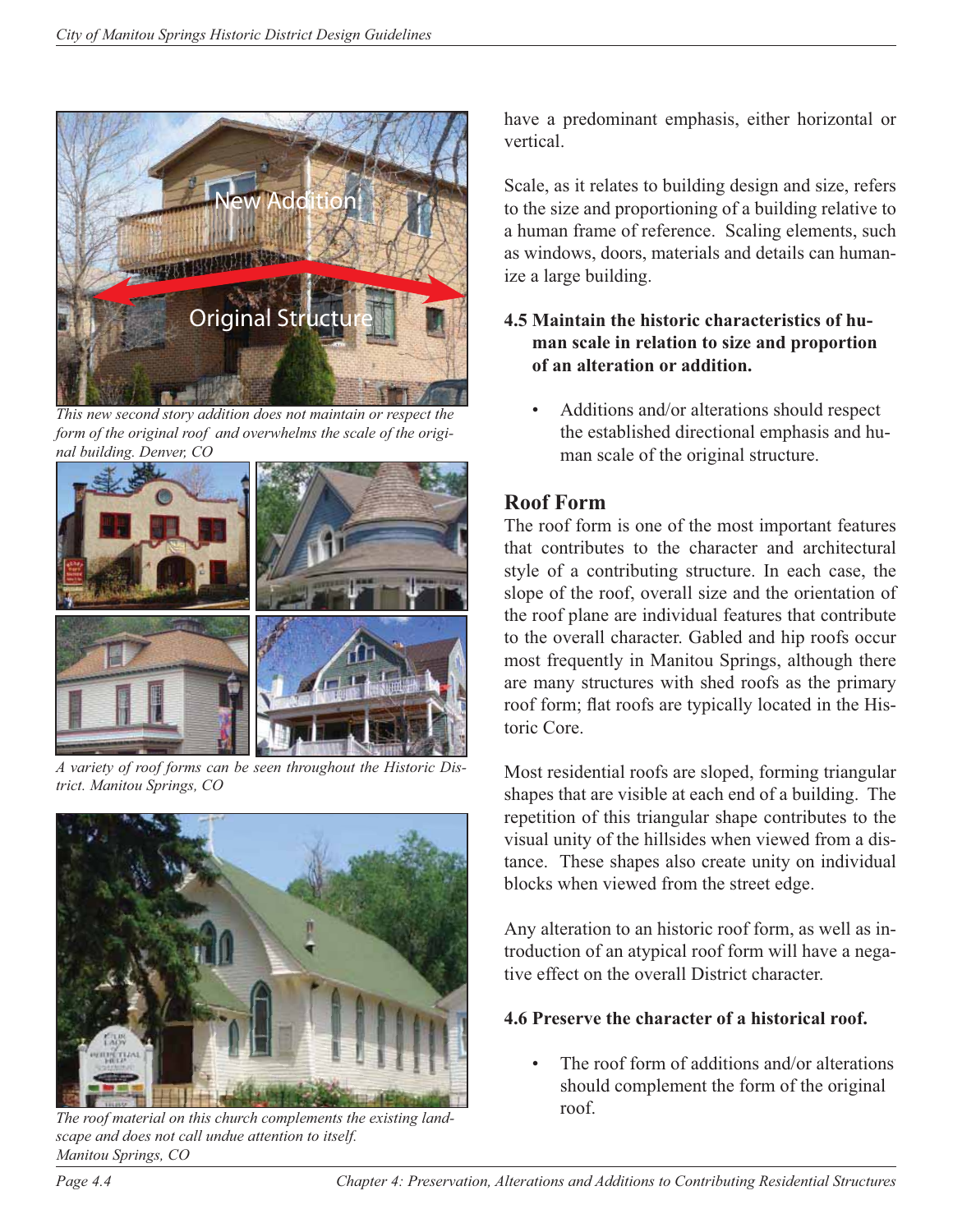The roof form of additions and/or alterations should be perceived as secondary to the original form.

## **Roof Materials**

Roof form and roof color are important features that can impact distant views of the hillsides. In early days, most roofs were made of wood shingles and, therefore, were typically the same color, scale and texture, which did not detract from the view corridors across the valley to the mountain ridges.

When reroofing existing buildings, the preferred approach is to use the historic material. Asphalt and fi berglass composite are suitable materials; Roll roofing (except as required by code due to low roof pitch) and "T-lock" shingles are not permitted. For example, Facsimiles of historic roofing are available and should be considered.

Unlike some mountain towns in Colorado, metal roofing was not historically used in Manitou Springs. Metal roofing alternatives are now available that are similar to scale and appearance of asphalt or wood shingles and are not reflective (stone coated). These metal alternatives may be acceptable. Reflective (standing seam) metal roofs are generally not appropriate.

- **4.7 New or replacement roof materials shall convey a sense of scale, color and texture similar to those used on historic structures. Roof material of an addition shall replicate the roof material of the primary structure.**
	- When replacement of a roof is necessary, use a material that is similar to the original historic roof in style and physical appearance.
	- Select a roof color that is similar to colors of historic roofs, typically darker earth tone. Roof colors should appear to recede into the hillside and allow the architecture to read from a distance without the color or material of the roof calling attention to itself from across the valley.



*This standing-seam metal roof contrasts with the historic architectural style, is highly reflective and is generally not permitted. Denver, CO*



*This is an example of a ceramic tiled roof; additions or alternation to homes that have tile roofs should incorporate similar roof materials. Denver, CO*



*The thickness and uneven dimensions of this asphalt shingle roof mimic traditional wooden shingles. Denver, CO*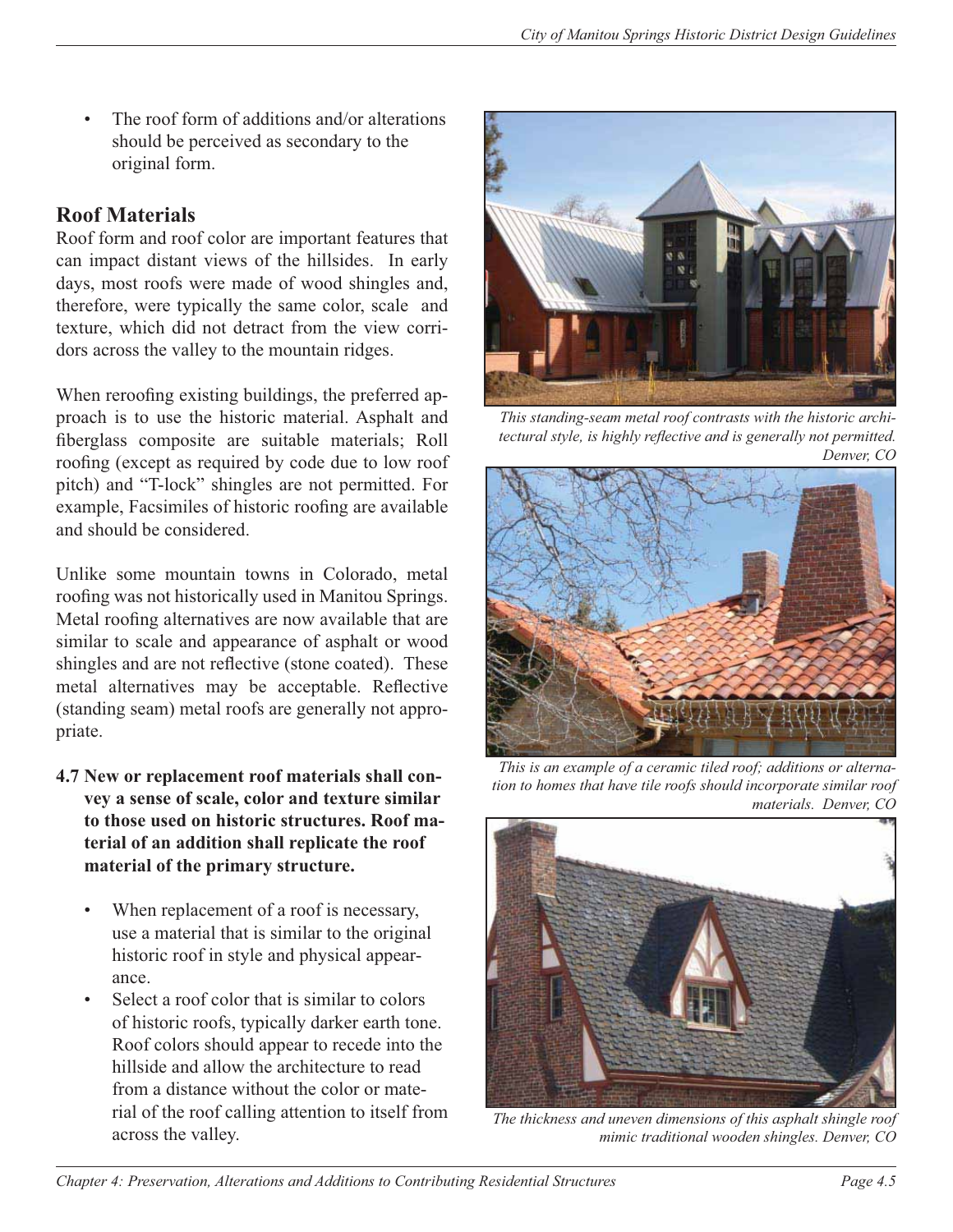

*The chimney on the left has been covered with siding during a recent alteration project and conceals the original brick, which provided visual interest from the street. The chimney on the right has been tuck-pointed during recent renovations. Denver, CO*



*Simple details can be integrated into dormer additions/alterations to ensure that the dormer does not impact the overall architectural integrity of the house.*



*Avoid locating skylights on roofs visible from street; this is a photograph of a "bubble skylight", which is not permitted.*

- Specialty materials such as tile or slate should be replaced with the same material.
- Flashing should be in scale with the roof material.

#### **Chimneys**

Chimneys are an important architectural detail that contribute to the architectural integrity of the structure and the overall roof form and ridgeline of a roof.

**4.8 New chimneys shall be the same scale and material as those seen on the original structure or other historic structures of the same architectural style.**

- A new chimney should reflect the width and height of historic chimneys.
- Non-functioning chimneys should be preserved as an original historic detail of the building.
- Direct vent fireplace units should not be placed on the front façade.

#### **Dormers**

Dormers are a common means of introducing light and expanding the functions of interior attic space.

#### **4.9 Carefully design and locate new dormers to match the style and proportion of the building.**

- A new dormer should be proportional to the existing wall plane.
- Dormer forms should be subservient to the main roof.
- The mass and scale of a new dormer should be subordinate to the original roof form and the scale of the original structure.

#### **Skylights**

Skylight retrofits are an effective way of introducing light to interior attic space. However, skylights must be sited carefully in the historic district. Study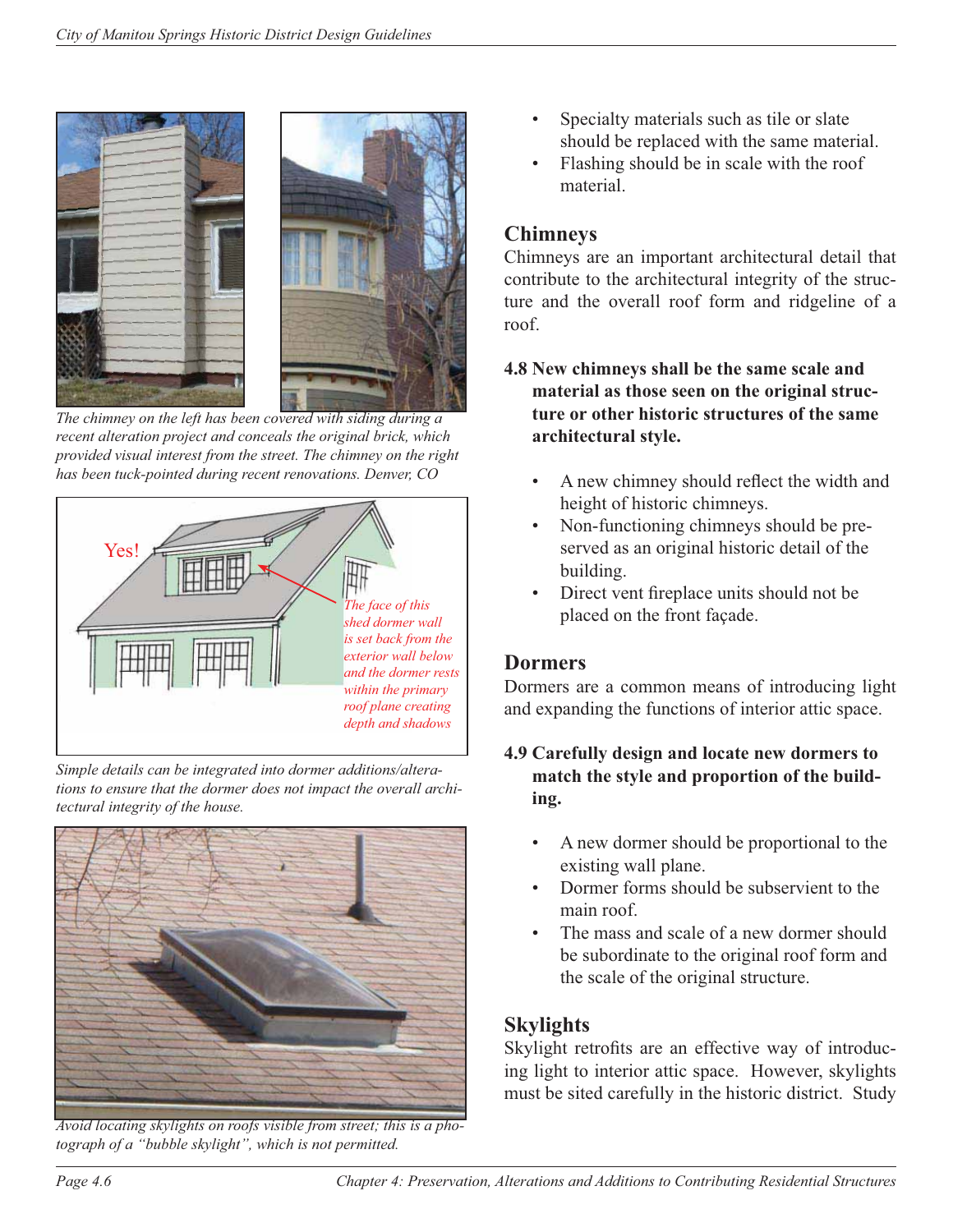the proportions of the original building and roof form and analyze the visual impact of proposed changes to the plane of the roof. Avoid disrupting symmetry or balance inherent in the original roof design.

#### **4.10 Do not locate skylights on roof slopes that are visible from the street or on roof planes that face the street.**

- Flat, integral skylights should be used that parallel the roof plane, lie flush within the frame of the skylight and are located to the sides or rear of a roof structure.
- Locating a skylight on the front roof plane will only be considered if there are no other alternatives.
- Bubble skylights are not permitted.

### **Porches**

Front porch location and size are key elements of historic buildings. Transparent porches that allow for visual access to the primary building façade are particularly characteristic of Manitou Springs' historic residential areas. Front porches usually face the street and highlight the front door to a home.

#### **4.11 Preserve an original porch and maintain the historic size, shape, proportions, and orientation of entrances and porch projections.**

- Enclosing a front porch is not preferred; if, however, a front porch must be enclosed, use materials that allow the primary architecture attributes, such as posts and railings, to be readily visible from the street. Use materials that allow for light to penetrate through to the front building wall.
- If a front porch needs to be replaced, reconstruct the porch to match the original form and detail, including posts, railings and picket size (both spacing and form).

## **Porch Materials**

Typical materials are stone or wood. Porch railings



*This porch includes transparent balustrades that allow visual access to the front door and front façade of the building from the street. Ruxton Avenue, Manitou Springs, CO*



*The porch reconstruction project includes posts, railings and pickets that are similar in form and material to the original, missing pieces. Manitou Springs, CO*



*This enclosed porch allows for visual access to the front façade and includes window mullions that are the same scale as used on other windows of the same structure. Boulder, CO*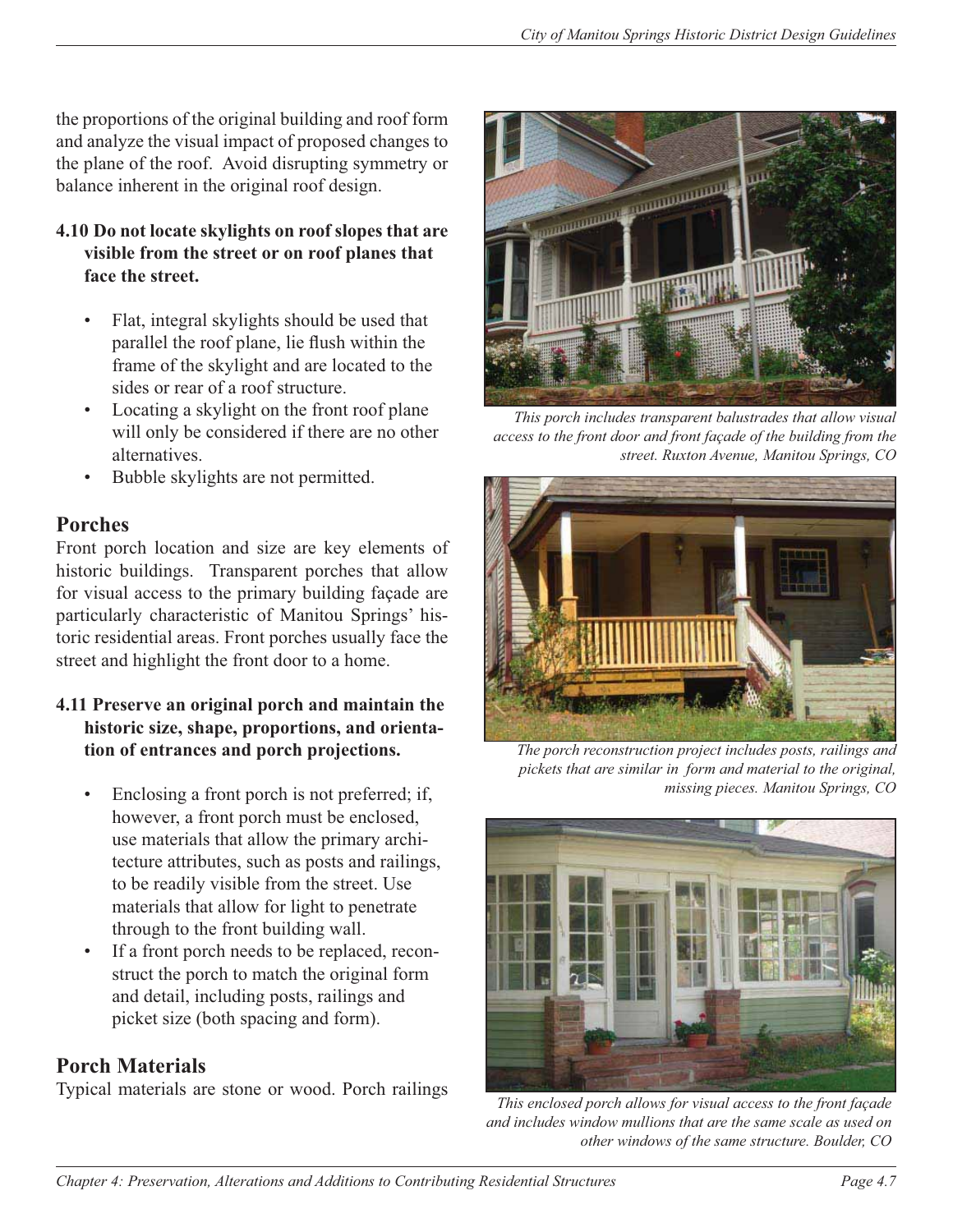

*This window contains sash, glass, mullion and trim details that are critical components of the primary façade composition and architectural style of the building. Winter Street, Manitou Springs, CO*



*These windows create a unique pattern and provide visual interest from the street. Manitou Avenue, Manitou Springs, CO*

and balustrades are typically wood and are found in a wide variety of patterns. Ornate "jigsaw" brackets and turned posts, except on some balustrades, are not typical in Manitou Springs.

- **4.12 When repairing historic porches, maintain original materials and rail height. When this is not feasible, use materials that match the original.**
	- Repeat the existing balustrade design when making repairs. If replication is not possible, use a simplified version of the original design.
	- Avoid using ornate brackets if they were not used originally on the building type.
	- When repairing rails, the original rail height should be matched. If the building code presently requires a different height, you may file for an historic structure exemption.
	- Avoid removing or covering historic materials and original details on a porch.

## **Windows**

Windows are one of the most important attributes of a historic building façade. The height, width and composition of the windows define the scale of a facade and create visual interest. Many architectural styles illustrated in Chapter 2 have distinct window patterns. A critical detail associated with historic windows is the depth of the window opening. Rarely is a window set flush with an exterior facade; windows have sills and casings that create depth and shadows. Because of the role that window size and placement has in defining the historic character of a structure, replacement windows and/or new window characteristics are important to the overall success of an addition and/or alteration.

Historic buildings tend to have distinctive and highly consistent façade proportions and window patterns. Traditional Victorian windows are taller than they are wide, which contributes to the vertical emphasis of a Victorian-style building. Large bow windows are not an historic attribute of Victorian styles, but may be appropriate for later styles, such as International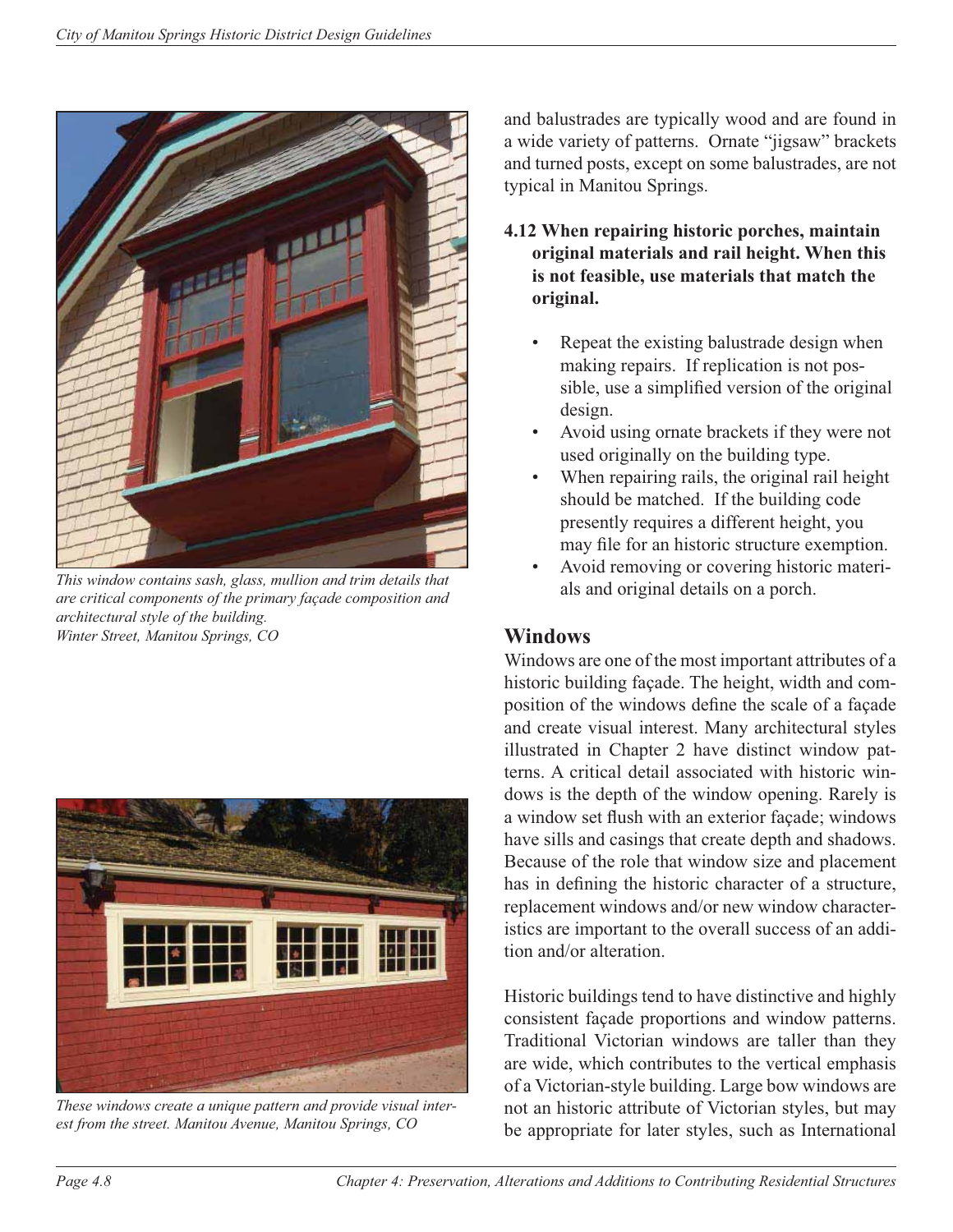and Modern style residences. Most traditional Victorian windows are double sash, one above the other. Queen Anne style windows are sometimes bordered with small square panes of colored glass.

Specific parts of a window include the frame, sash, mullions, sills, heads, jambs, moldings as well as trim details. The City advocates the repair of frames and sashes, whenever feasible.

#### **4.13 Historic windows, window materials, scale and their arrangement and location on a building façade shall be preserved, especially any façade visible from the street.**

#### *Historic Window Materials*

- When possible, recondition historic windows and add exterior storm windows for thermal efficiency.
- When using new double-glazed windows, retain historic window grid configurations by using external grids that retain actual shadow lines.
- Preserve the original glass, whenever feasible.
- Sealing a window opening in an historic structure is inappropriate.
- When window sashes need replacing, use new frames that match the originals. Consider having new replacements custom made to match the original windows to maintain the historic integrity of the building.
- Historic wooden windows should be repaired, not replaced.

*Historic Window Location and Arrangement*

- Retain the original shape and scale of the window.
- There may be greater flexibility to install new window openings on the rear of a historic building.

#### **Doors**

Doors, especially front doors, are important architectural elements that give scale to a building and along with window locations and groupings, provide vi-



*This façade remodel has minimized the window detailing; the trim, sill and sash depth are not thick or deep enough to create depth and shadows.*



*Diagram of Window Components*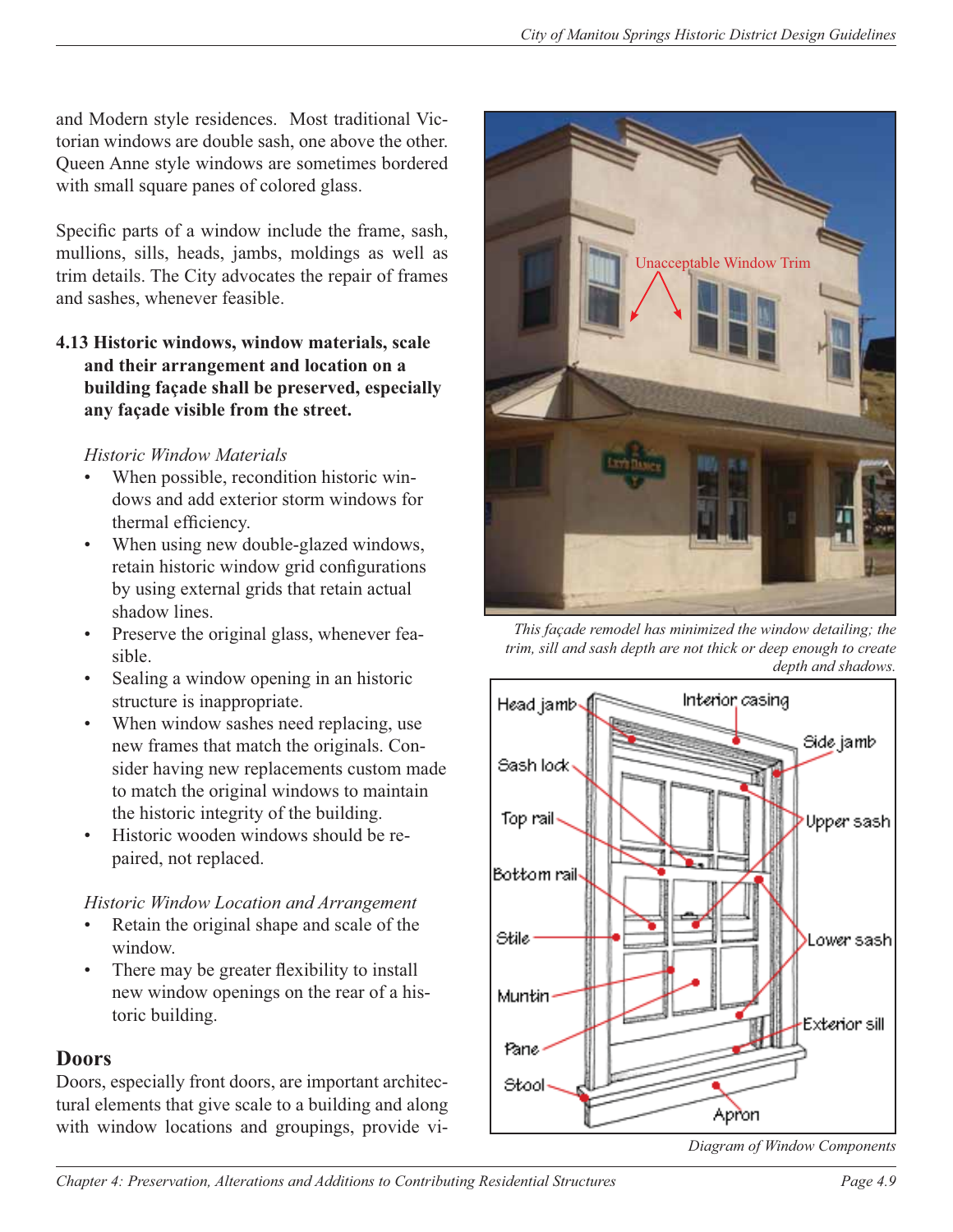

*The front door adds pedestrian-scaled interest to the front façade and reflects the character of other contributing structures in the subdistrict. Manitou Springs, CO*



*This restoration includes an appropriately detailed front door and screen door that maintains the architectural integrity of the building. Boulder, CO*



*Original architectural details should be considered assets to contributing structures in the historic district and should not be removed. Boulder, CO*

sual interest from the street. Historic doors are often noted for their size, materials and finish. Because the wrong style of door can impact the overall character of a building façade, changes in doors and door frames should be designed and constructed to maintain the architectural integrity of the historic building façade.

#### **4.14 Historic doors and the location of the original front entry shall be preserved.**

- Preserve historically significant doors.
- Maintain the original size of a door and its opening: altering a door's size and shape is inappropriate.
- When an historic door is damaged, repair and maintain it, whenever feasible.
- New doors should be in character and style with the existing historic structure and should be sized to fit the original door frame.
- If a new screen door is necessary, ensure that the screen door complements the character of the existing door.
- Screen door dimensions and materials should be significantly smaller in scale than the primary door and constructed to allow the details of the original door to be visible through the screen.
- A salvaged door from a similar style building should be considered.
- Ornate replacement doors that include detailed wood carvings and stained glass should be avoided unless photographs indicate that such ornamentation was an original attribute of the structure.

## **Architectural Details**

Elaborate ornamentation on historic buildings is not typical in Manitou Springs. A common mistake in renovation is the temptation to add too much ornamental detail. Maintain existing details by keeping them painted and dry. When replacement is necessary, replicate the original detail, if possible, or select a new design that is similar.

Original decorative details should be considered vi-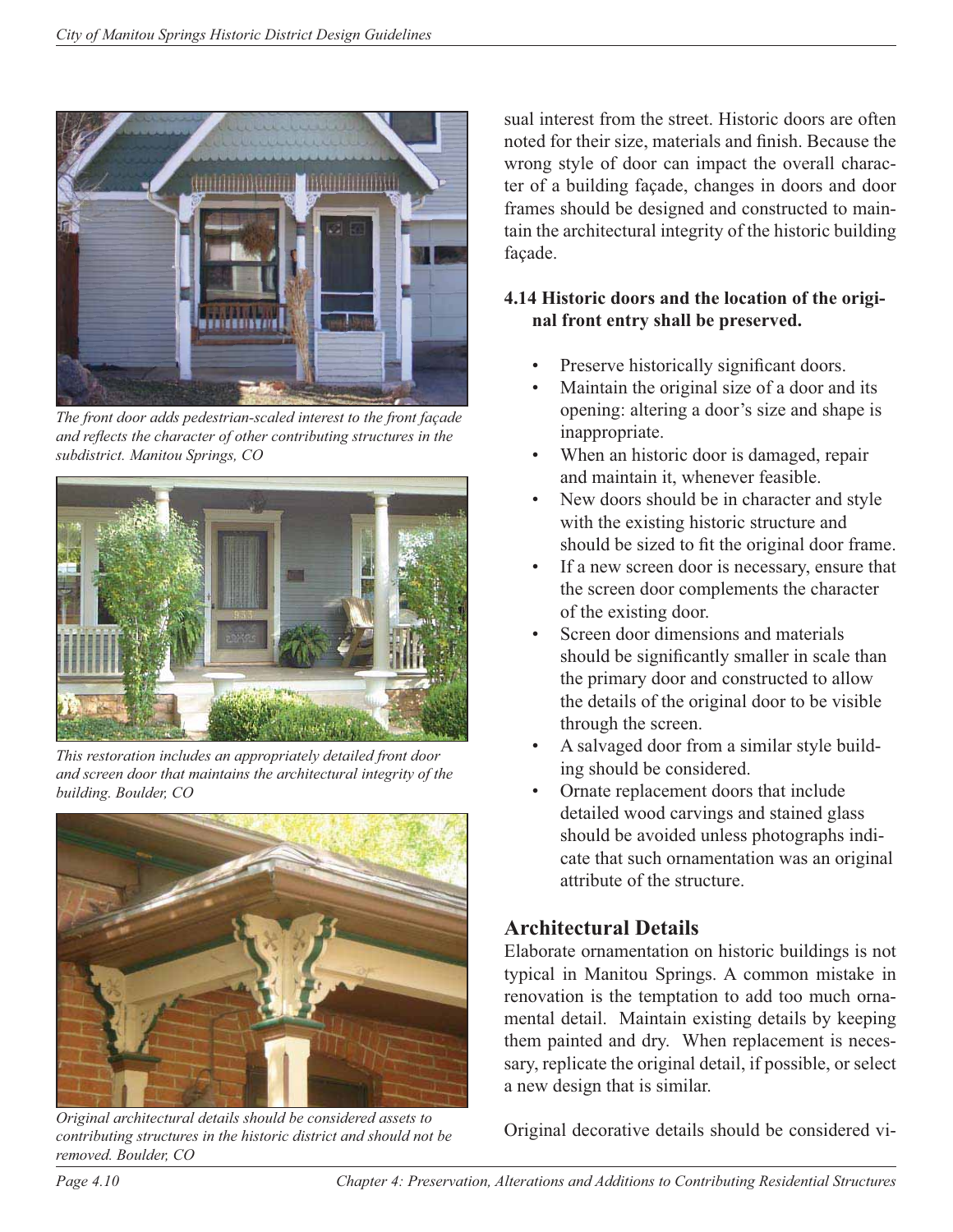sual assets. If pieces of ornamentation are already badly decayed, first attempt repairing them with epoxy consolidant. If repair is not feasible, consider replacing them with replicas that match the original, or with a simplified version that maintains the strongest lines of the original. Adding ornamentation may be appropriate if old photographs can document that what was there originally is being matched. Paint them to prevent weathering.

- **4.15 Architectural details, such as trim, combine to establish distinct character and shall be preserved, whenever feasible. Damaged and/ or missing detailing shall be replaced and shall match the original detailing.**
	- The design of the replacement detail should be substantiated by historic photos or physical evidence to avoid creating misrepresentation of the building's heritage. When inadequate information exists to allow for accurate reconstruction, use a simplified interpretation of the original. The new element should still relate in size, shape, scale and finish. DO NOT GUESS - RESEARCH historic designs for replacement parts.
	- Avoid removing or altering any significant architectural detail. Distinctive stylistic features and examples of skilled craftsmanship should be treated with sensitivity.
	- Avoid adding decorative elements or details that are out of scale or character with the original building. Details such as decorative millwork or cornices should not be added to a building if they were not an original feature of that structure or added during the period of significance.
	- Repair only those details that have deteriorated or are damaged. Isolate and stabilize areas of damage. Use approved techniques for cleaning, refinishing and repairing architectural details.
	- When selecting a preservation treatment, use the least invasive, cleanest means possible to achieve desired results. Treatments such as rust removal, caulking, limited paint remov-



*The architectural detailing including the window trim and parapets have been maintained and retain their original scale and character. Manitou Springs, CO*



*The addition of this awning to the front entrance conceals architectural detailing and is out of character with the building façade and architectural style.* 



*Ornamentation has been added that results in obscuring the original architectural style of the building.*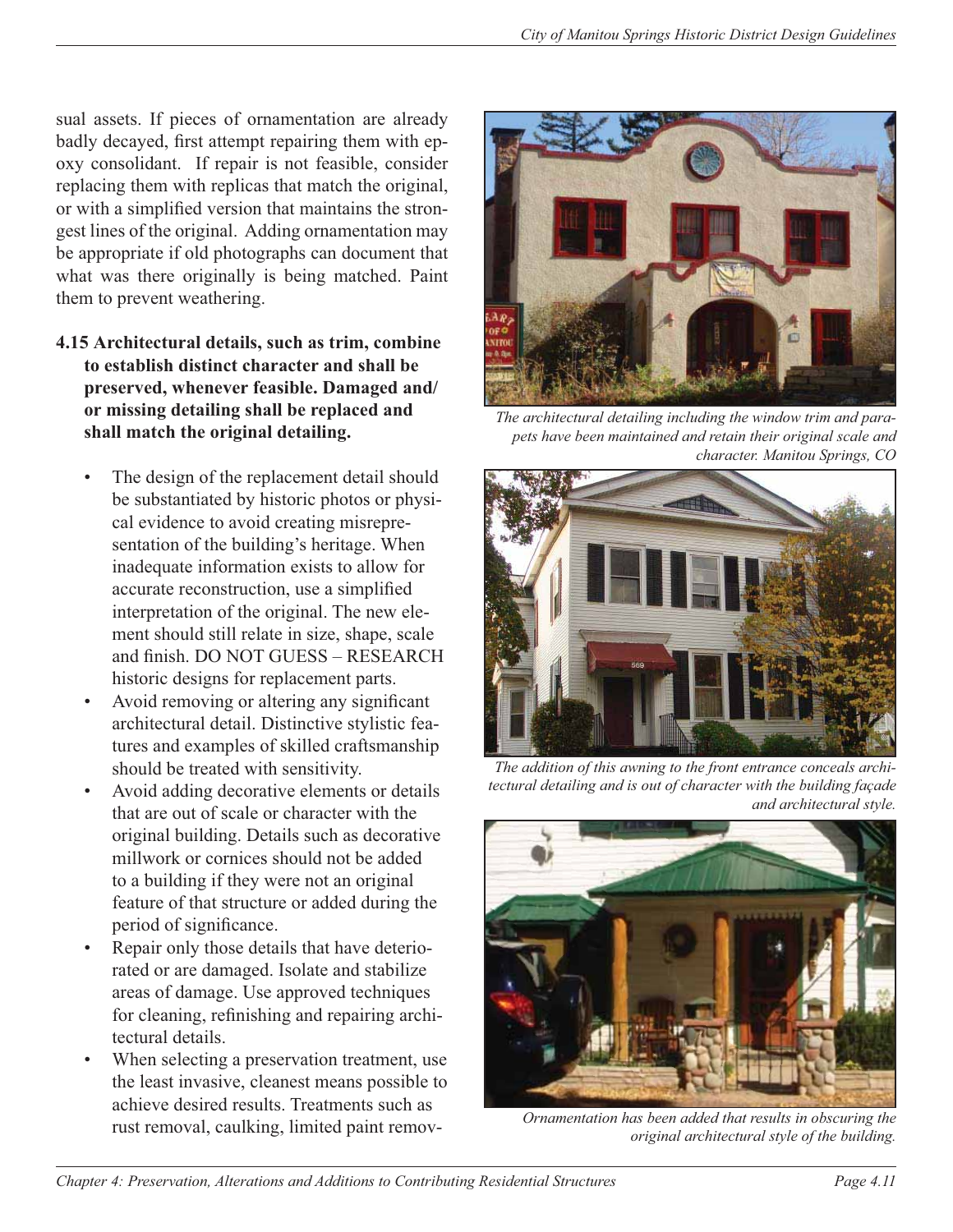

*The railing, pickets, posts and windows combine to create a pedestrian-scaled front entrance. Washington Avenue, Manitou Springs, CO*



*The architectural detailing of this rehabilitated International Style residence maintains the pedestrian scale of the front entry. Grand Avenue, Manitou Springs, CO*



*Preserve and maintain stone foundations and veneers. Manitou Springs, CO*

al and reapplication of paint are recommended. A list of National Parks Service Technical Briefs pertaining to building preservation is available at the Planning Department.

- A damaged detail should only be removed and replaced when repairing that detail is not feasible.
- Document and label each piece of a disassembled element in a manner that allows reassembly in the exact location.
- If possible, replace missing original details using the same material as the original.
- If substitute materials must be used, the materials should match the visual appearance of the original materials in design, scale, proportion and finish.
- Salvaged materials from buildings of the same architectural style is encouraged.

## **Foundation Ornamentation and Details**

Latticework is a typical means of screening exposed building foundations. The pattern created by the latticework, when repeated along the street, contributes to the visual character of the area. Because the use of stone as a traditional building material is considered an historic feature of a contributing structure, it may be preferable to remove the lattice work to expose the historic rock foundations.

#### **4.16 When renovating an exposed stone foundation, preserve and maintain the existing stone veneer.**

• When expanding or altering an existing foundation, match exposed foundation materials as well as the height of the exposed foundation as measured from finished grade.

#### **4.17 When renovating an exposed foundation that includes latticework, inset the lattice in between posts and/or structure piers to create depth and shadows.**

If maintenance of the latticework is a concern, consider mounting the lattice on plywood painted black; this will continue to express the pattern of the lattice while screening the exposed foundation.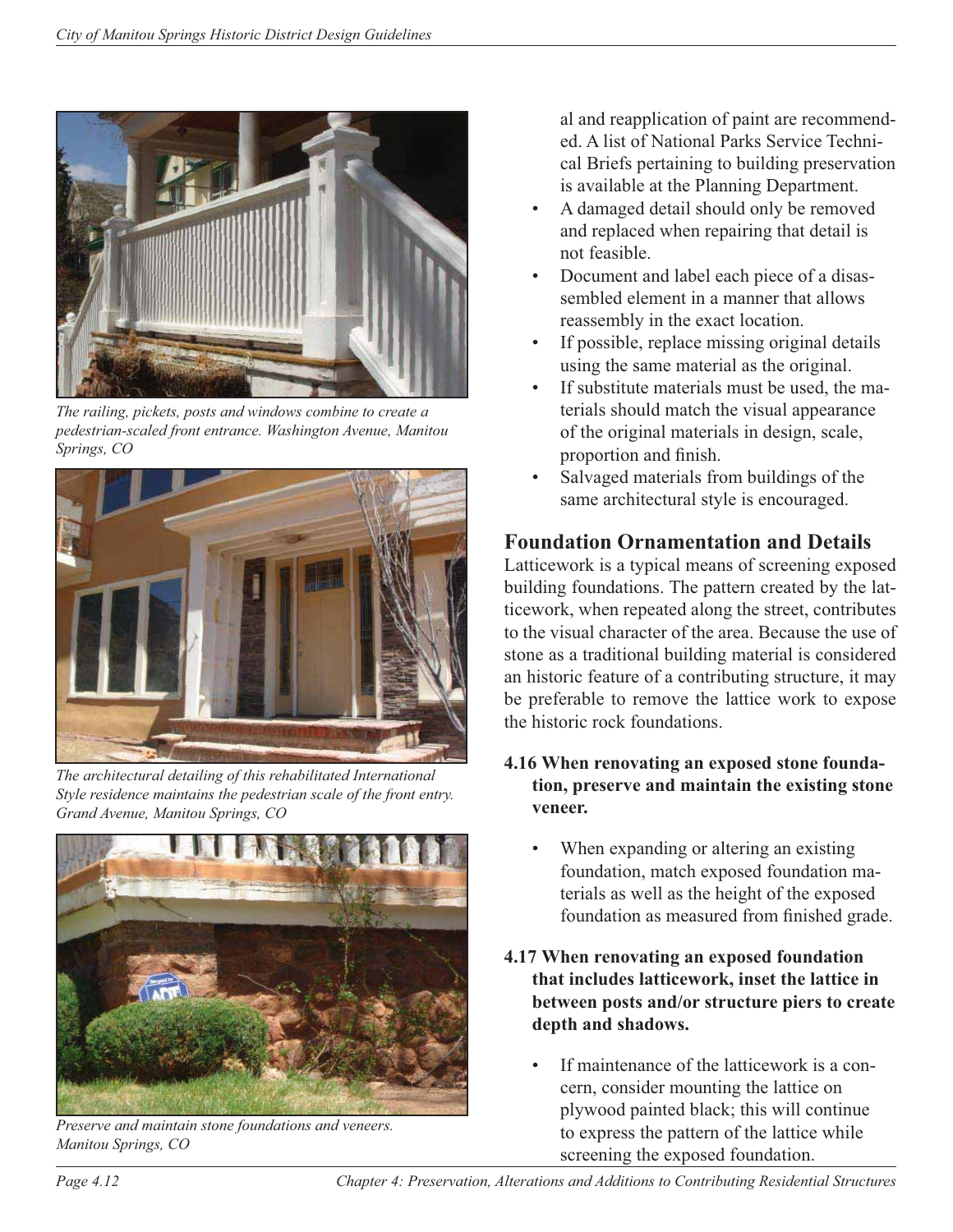## **Materials**

Maintaining the condition of historic building materials is an important measure for protecting the character of the Historic District. The repetition of the patterns created by building materials contributes to the visual continuity of the District. Materials found frequently are clapboard, shingles and stone. Unfinished materials, such as concrete block, are not typical.

New research about how historic building materials respond to various modern methods of renovation continues to improve our ability to maintain and repair historic features of treasured buildings. In some cases, research has identified problems with earlier rehabilitation techniques, in which the efforts to improve the building have actually caused damage. Since the technology is changing, however, the Manitou Springs Planning Department maintains a library of the latest publications in this field and should be consulted before undertaking a renovation, addition or alteration in the Historic District. Additional information regarding maintenance of brick, stone, mortar and clapboard can be found in Appendix B.

#### **4.18 Maintain original materials, textures and**  finishes on the existing structure.

- Avoid covering or removing historic building materials when renovating.
- In instances where original materials no longer exist, use similar historic buildings or original photographs as a guide to determine appropriate materials and exposures.
- **4.19 Additions to existing contributing structures**  shall use materials and finishes that maintain **the scale and character of the original structure.**
	- New materials should complement the materials used on the original structure.
	- Use of highly reflective materials is discouraged. *This addition includes materials and a*



*The building materials on this house include shingles, clapboard, wooden trim and lattice. When undertaking an addition or alteration, it is important to maintain a similar materials palette and match the proportions of each material as seen on the original structure. Manitou Springs, CO*



*The addition to this house used similar materials to minimize the visual impact of the addition to the original structure. Manitou Avenue, Manitou Springs, CO*



*color palette that is in keeping with the existing structure. Winter Street, Manitou Springs, CO*